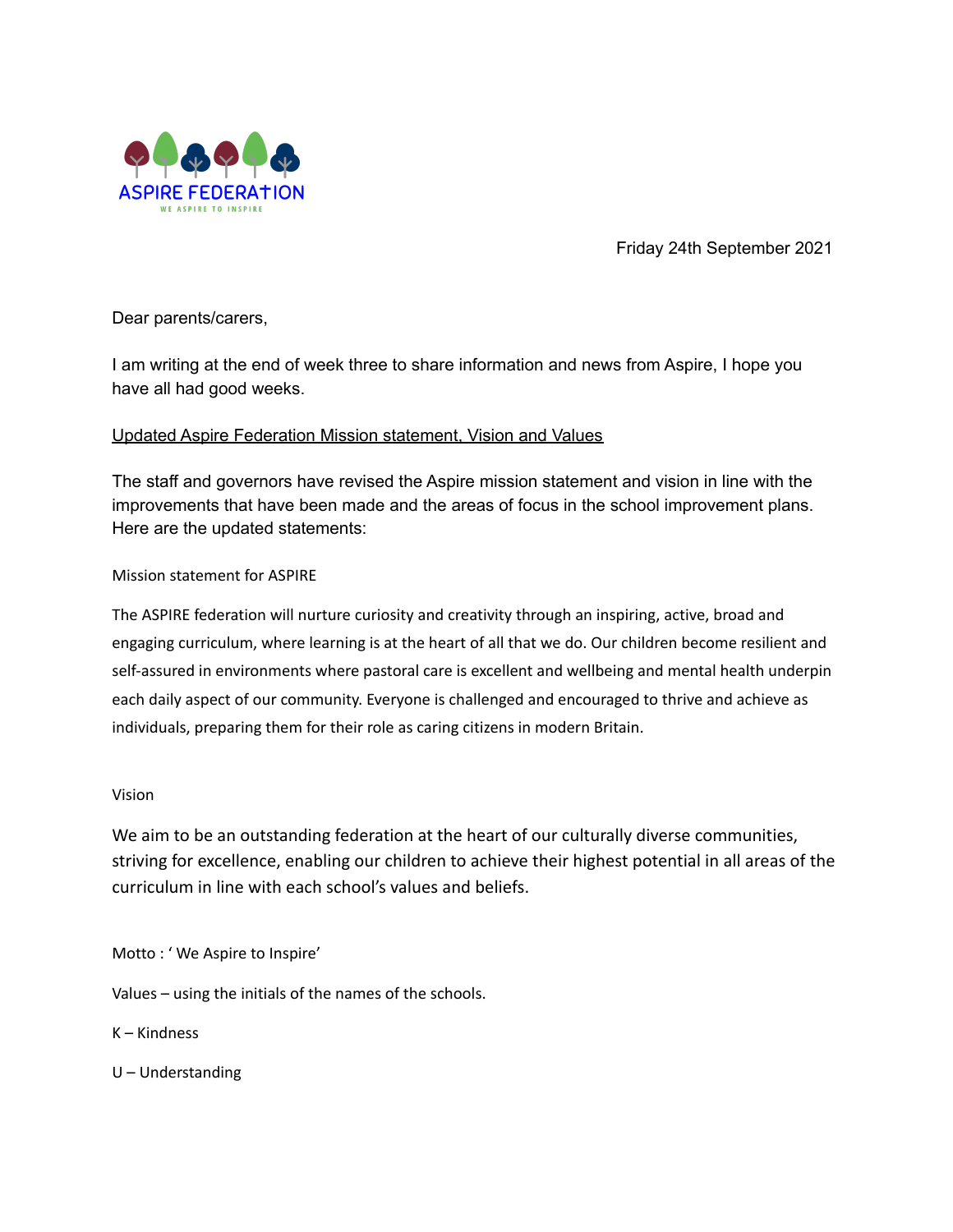P – Patience

H – Honesty

L –Love ( of God )

B – Boldness

### Parent council

Thank you to all those parents and carers who have nominated themselves for the parent council. Here are the elected representatives so far:

Kingswood - Chestnut - Sarah -Jane Humpreys, Birch/ Oak - Kat Harris

Leeds and Broomfield - Badgers - Katie Kent, Hedgehogs- Claire Ayres Squirrels - Alexandra Kershaw

Platts heath - no representatives

Ulcombe - Tawny owls - Jamie Rana Owlets- Rachel Flynn, Barn Owls - Sam May

#### The first meeting is on Monday 4th October at 2pm at Kingswood.

As you can see we are still short some representatives especially from Platts Heath. The other vacancies are for Maple class at Kingswood and either Birch or Oak class.

Please contact me directly if you are interested in the parent council at [exechead@aspire-kent.org.uk](mailto:exechead@aspire-kent.org.uk)

## The Big Ask- Outcomes

You may remember a while ago I posted a link about a nationwide survey for children from the children's commissioner. The survey has now closed and the results analysed. If you are interested in the outcomes - you can read about them here:

<https://www.childrenscommissioner.gov.uk/the-big-answer/>

## Federation Parliament

All of our Aspire schools have school councils which are made up of pupil representatives from each year group and they help school leaders make decisions about their school. In addition to